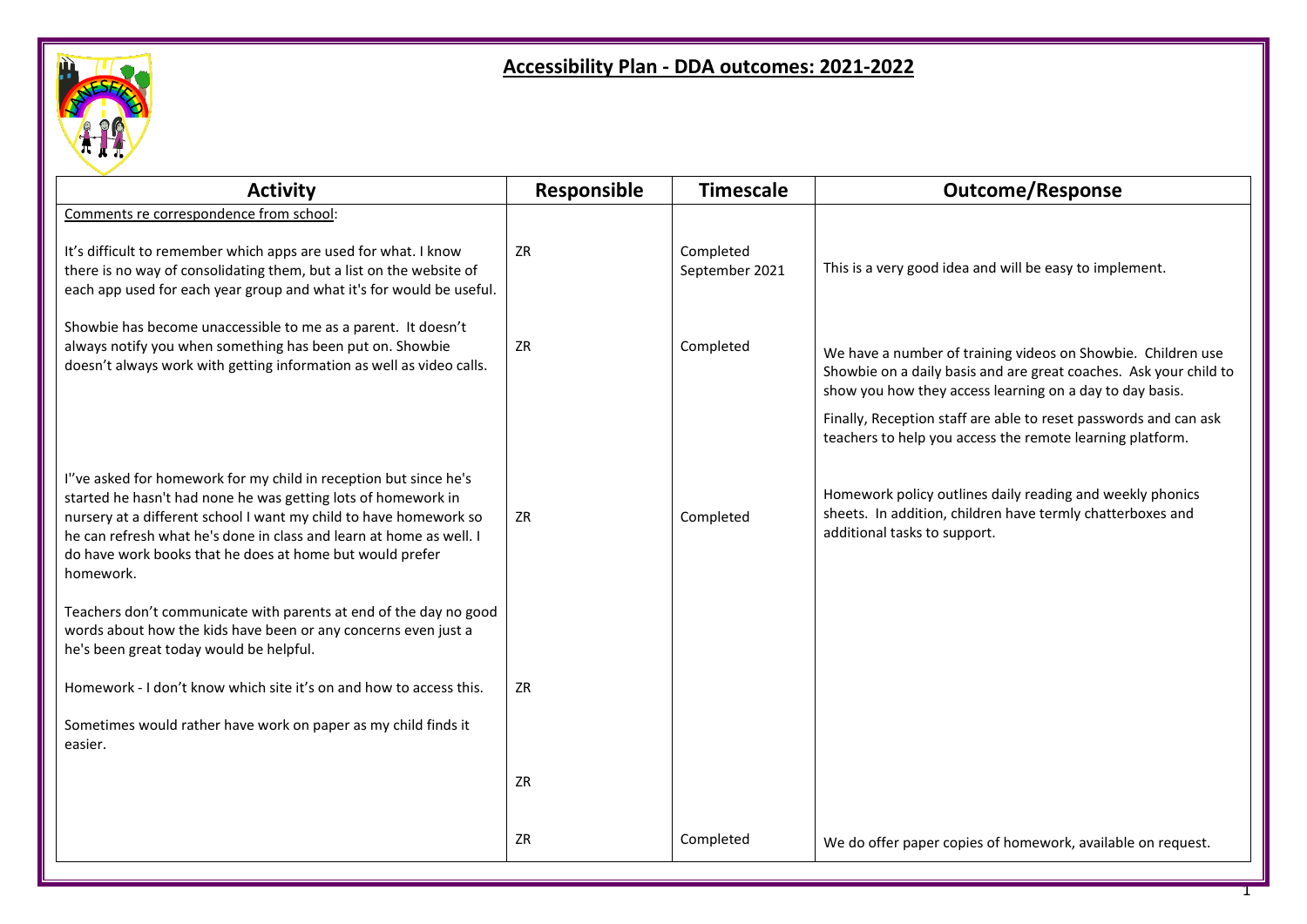| School website comments:                                                                                                                                                                                                                                                                                                                                                                                                                                                                                                                                                                                                                                                                                                                                                                                                     |    |           |                                                                                                                                                                                                                                                                                                                                                                                                                                                                                                                                                                                                                                                                                                                                                                                                |
|------------------------------------------------------------------------------------------------------------------------------------------------------------------------------------------------------------------------------------------------------------------------------------------------------------------------------------------------------------------------------------------------------------------------------------------------------------------------------------------------------------------------------------------------------------------------------------------------------------------------------------------------------------------------------------------------------------------------------------------------------------------------------------------------------------------------------|----|-----------|------------------------------------------------------------------------------------------------------------------------------------------------------------------------------------------------------------------------------------------------------------------------------------------------------------------------------------------------------------------------------------------------------------------------------------------------------------------------------------------------------------------------------------------------------------------------------------------------------------------------------------------------------------------------------------------------------------------------------------------------------------------------------------------------|
| Dates provided can sometimes differ on different<br>letters/communication. It would be useful if posts on Facebook<br>were accessible on Parentmail. Parents not on Facebook do not<br>receive posts or notifications of these posts. Ensure<br>postings/messages are accessible across all available communication<br>services used by the school. There have been occasions where<br>notifications were missed due to messages only posted to Facebook.<br>Parents not subscribed to this service will not be aware of these<br>messages.                                                                                                                                                                                                                                                                                  | ZR | Completed | School's main medium of communication is now Parentmail and<br>all important letters, Newsletters and dates are provided this way.<br>Facebook is used as an additional communication method.<br>Photos will however continue to be posted only on Facebook.<br>Dates can occasionally change although we try not to do this<br>unless necessary.                                                                                                                                                                                                                                                                                                                                                                                                                                              |
| When my child has had merit they are not been put on. I've missed a<br>lot during covid seeing my child and I know I'm not the only parent<br>bit disappointing when you don't get the pictures video of your child<br>doing something.                                                                                                                                                                                                                                                                                                                                                                                                                                                                                                                                                                                      | ZR | Completed | All classes/teachers will be reminded of taking and uploading<br>merit photos and for activities that happen in school.                                                                                                                                                                                                                                                                                                                                                                                                                                                                                                                                                                                                                                                                        |
| Would be nice when putting pictures up that all children are in them<br>I don't think it's fair that some children get left out e.g. pet day not<br>all classes had pictures. Why are all classes uploaded to Facebook<br>and red class aren't? all other classes get put up for go read winners<br>and merits and to her activities and red class don't.                                                                                                                                                                                                                                                                                                                                                                                                                                                                    | ZR | Completed | Thank you for the feedback. This will be shared with all staff and<br>we will endeavour to post pictures from all classes                                                                                                                                                                                                                                                                                                                                                                                                                                                                                                                                                                                                                                                                      |
| Comments when coming into school:                                                                                                                                                                                                                                                                                                                                                                                                                                                                                                                                                                                                                                                                                                                                                                                            |    |           |                                                                                                                                                                                                                                                                                                                                                                                                                                                                                                                                                                                                                                                                                                                                                                                                |
| Dealing with parents outside the gate who don't understand the<br>effects of Covid-19, but as you've said previously, you don't care<br>about what happens outside your gates. parking is a nightmare can't<br>walk to far so really struggling with this.<br>Drop off and pick up times can be dangerous with too many cars<br>parked around entrance.<br>Parking / drop off is horrendous unfortunately the logistic of<br>building a school in a residential area without looking at proper and<br>safe access is beyond the point now. The main entrance is probably<br>the worst with literally an almost 1-way system.<br>Parking is an issue with the amount of cars outside the main<br>entrance, one day a child is going to be knocked over. Too many<br>cars parked around and sometimes not easy to gain access. | ZR | Completed | We are concerned about parents who do not follow the rules and<br>we have reminded parents of these on numerous occasions<br>however it is not something that school can enforce.<br>Parking reminders are sent out on the school newsletter on a<br>regular basis, it affects our neighbours and our parents and is a<br>concern. As stated previously, we have tried repeatedly, in lots of<br>ways, to prevent this including funding a school crossing patrol<br>officer. However, we have not been supported by the local<br>authority. We were successful in increasing the yellow lines<br>outside of school. We have also tried to find an additional<br>entrance to school to ease traffic congestion.<br>Finally, staggered opening times have improved the impact at<br>peak times. |